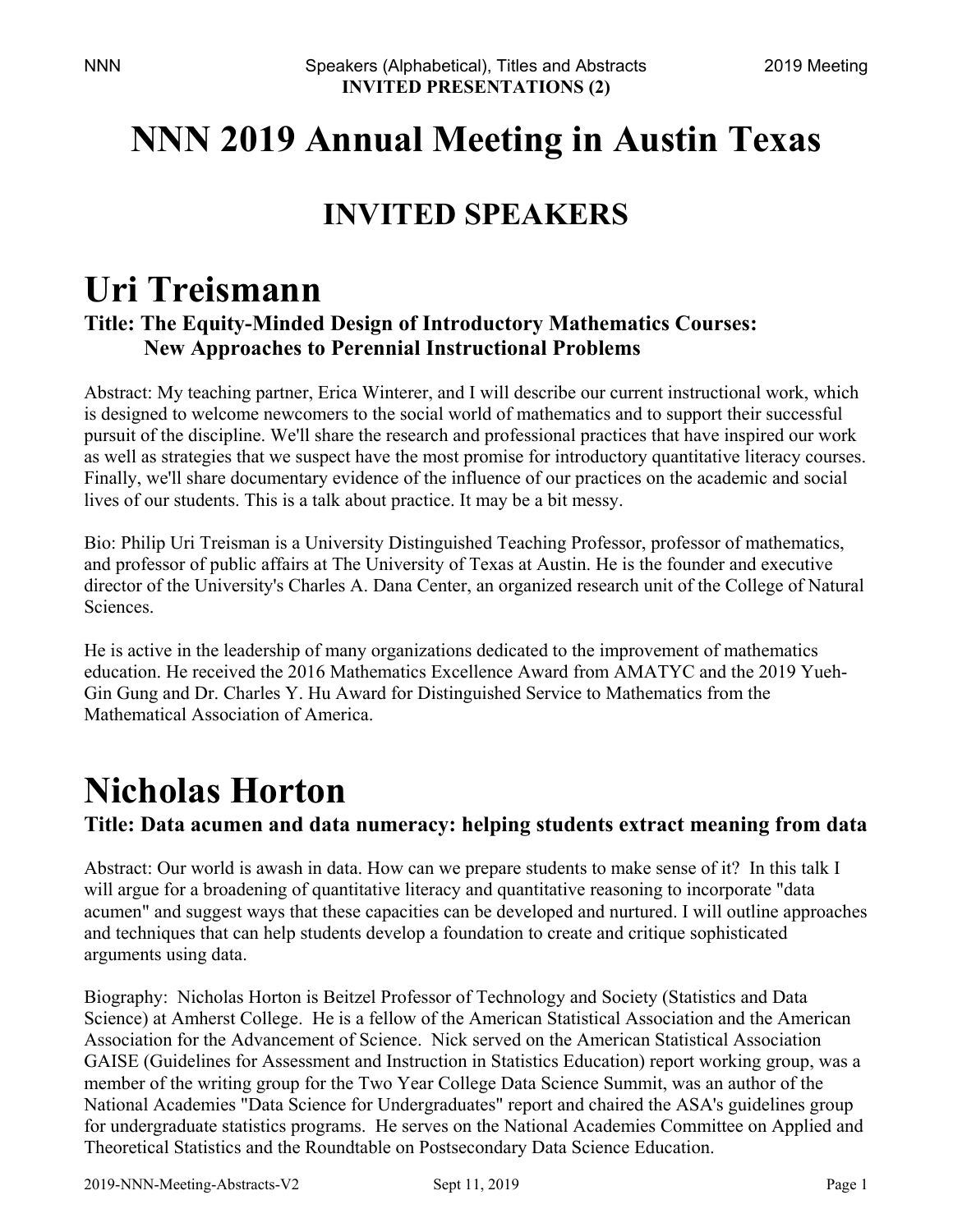#### NNN Speakers (Alphabetical), Titles and Abstracts 2019 Meeting **ONE HOUR PRESENTATIONS/WORKSHOPS** (6)

#### Gaze: Eric Gaze.

#### *Rhetorical Numbers: Using Quantitative Evidence in Writing and Argumentation*

Abstract: This workshop will focus on identifying the core elements that underlie effective communication with numbers. This will lead to thinking about course materials that incorporate quantitative reasoning (QR) and argumentation. The American Association of Colleges and Universities (AACU) has identified quantitative literacy "as one of the few key outcomes that all students, regardless of major or academic background, should achieve during undergraduate study." Contemporary argument increasingly relies on quantitative information and reasoning, yet humanists neglect to include QR as part of the rhetorical arts. We will explore how to address these issues in our assignments.

#### Schield: Milo Schield, Augsburg University

#### *Statistical Literacy as Quantitative Rhetoric:*

Abstract: Rhetoric studies effective communication and persuasion. Historically, rhetoric was primarily qualitative. With the advent of computers, social statistics are everywhere. Today, statistical literacy is an important component of modern rhetoric. Statistical literacy studies statistics in arguments. This workshop reviews the foundational elements of statistical literacy: 1) Defining statistics as numbers in context. 2) Distinguishing association from causation. 3) Understanding different kinds of associations. 4) Understanding the role of confounding in arguments involving statistics. 5) Distinguishing and evaluating different kinds of studies. The only math is arithmetic (no algebra).

#### Makansi: Jason Makansi, President, Pearl Street; Author, Painting By Numbers

#### *Present at Creation: Integrating QL/QR Concepts into the Curriculum for a New High School*

Abstract: Present at Creation: Integrating QL/QR concepts into the Curriculum of a New High School presents, for discussion with and feedback from the NNN community, findings from a research project designed to determine whether a committee forming a new, innovative high school has interest in integrating QL/QR concepts into its curriculum and, if so, what are the best pathways for accomplishing this. Findings and insight will be derived from a series of interviews with committee members, parents, teachers, and other interested parties, as well as QL/QR innovators and practitioners around the country. In the facilitated discussion, the NNN community can provide feedback, ideas, recommendations, and best practices which will then be shared with the school committee. Results from this effort could lead to a general methodology for integrating QL/QR into other curricula and educational models.

#### Melfi: Camille Fairbourn, John Keane, and Vince Melfi, Dept of Statistics and Probability, Michigan State University *Deterministic thinking and the replication crisis*

Abstract: Many areas of research and industry are experiencing a replication crisis wherein scientific findings cannot be reproduced. Central to this phenomenon are the ways researchers and consumers of their studies understand decision making under uncertainty. It is widely-agreed that deterministic thinking, i.e., pursuing a determined 'correct' conclusion thought to be embedded in collected data, is a culprit in perpetuating this crisis.

Although there is an abundance of recommendations (see the most recent issue of American Statistician, which contains 43 articles of often contradictory advice), instructors can and must do a better job developing students' ability to reason and make decisions amid uncertainty. This session introduces methods that help students become comfortable, confident, and experienced with decision-making under uncertainty and better recognize when deterministic thinking about data is inappropriate. Discussion and activities focus on how to incorporate methods into existing courses.

#### Yust: Anne Yust, Mathematics and Quantitative Reasoning, Eugene Lang College of Liberal Arts at The New School *Data Visualization Options: A hands-on exploration*

Abstract : We expect our students to communicate their findings effectively by producing appropriate graphical representations of their data. However, students are frequently given calculators, spreadsheets or statistical software to produce their visualizations. The charts created by these tools are often low-resolution, static, and difficult to modify. In this working group, we'll explore a variety of tools that produce professional-quality data visualizations without programming experience and are freely available for classroom use. We will focus on Tableau -- an industry standard, but we will also briefly explore web-based alternatives. I'll provide a small repository of datasets that highlight various areas of social and environmental inequity via Google Drive that participants are welcome to use in their own classrooms. Participants will want to download Tableau Desktop prior to the session through the Tableau for Teaching initiative (https://www.tableau.com/academic/teaching), but all other tools will be accessed via the web.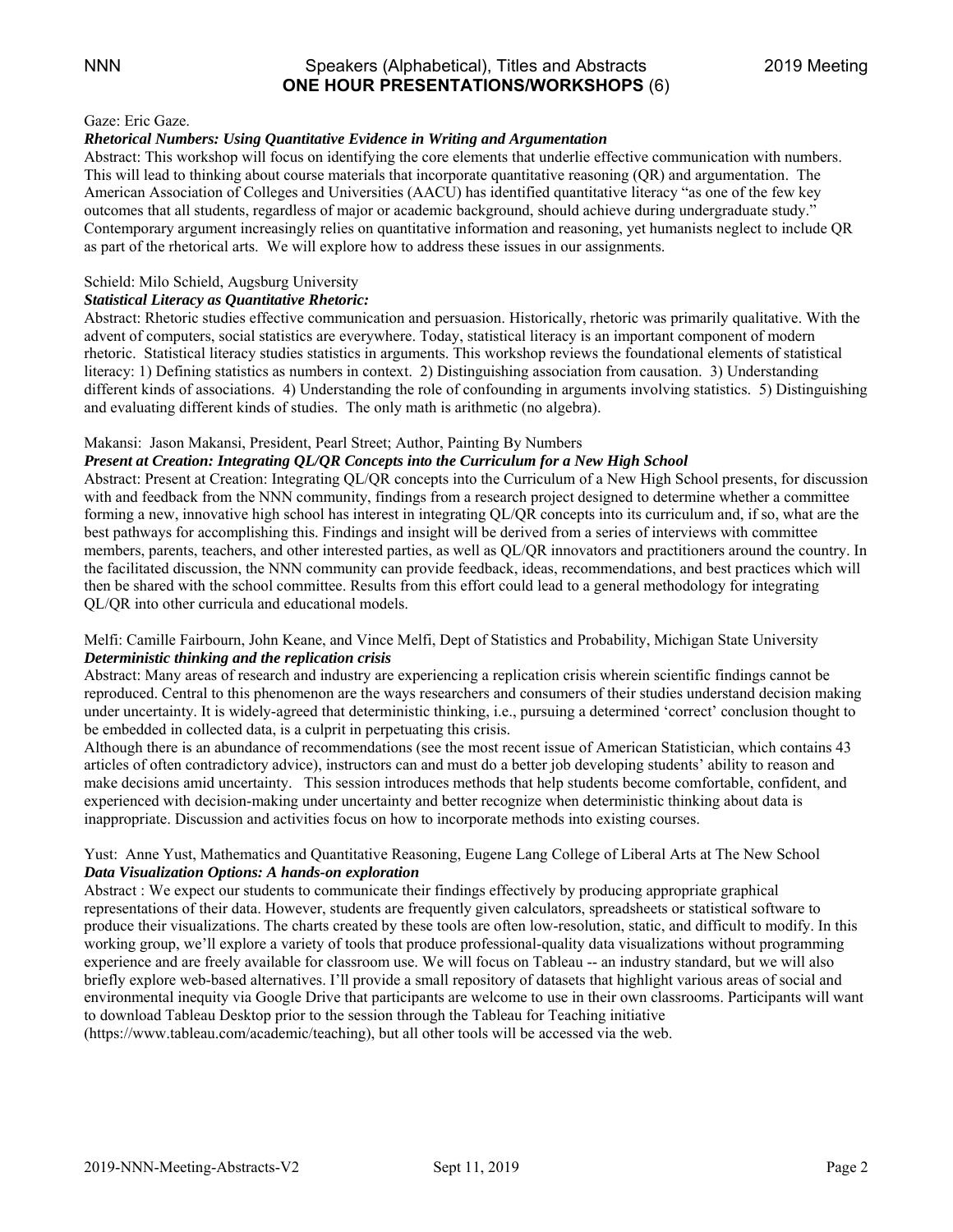#### NNN Speakers (Alphabetical), Titles and Abstracts 2019 Meeting THIRTY-MINUTE PRESENTATIONS (28)

#### Bae: Younggon Bae, Kathryn S. Knowles and Rebecca L. Matz, MSU. Samuel Luke Tunstall, Trinity U.

#### *Alignment between Learning Objectives and Assessments in a Quantitative Literacy Course*

Abstract: We examined how course assessment items were aligned with learning objectives in a quantitative literacy course at Michigan State University. The alignment analysis consisted of mapping assessment items to a list of operationalized learning objectives from the course. Our analysis shows how often the learning objectives are represented in assessment items, how often they are paired with other learning objectives, and how influential they are in contributing to a student's course grade. In addition, through comparisons across four assessment types (e.g., exams and homework), we examined how each learning objective was assessed differently within each assessment type. Our study shows how quantitative literacy learning objectives can vary with assessment type in a course, and also provides numeracy scholars with an analysis technique suitable for use at their respective institutions.

#### Balli: Chelsie Balli, Director of QR and Instructor of Mathematics, Biola University

#### *Making QR Accessible to All Students: A QR Course Sequence Designed for Non-STEM Majors*

Abstract: Chelsie Balli is the Director of Quantiative Reasoning at Biola University and has been responsible for launching a sequence of Quantitative Reasoning courses as a part of Biola's new Core Education initiative. This initiative is focused on improving the Core program for non-STEM majors and better integrating the courses with one another. Biola has spent the past year testing and refining the courses to best equip students with relative and applicable skills. Each QR course is linked with another course in the Core program, namely the Behavioral Sciences, the Natural Sciences, and English. These courses incorporate content, skills, and application related to each respective Core course. In this session, Chelsie will discuss the unique structure of the program and how it has been adapted to reach all students. The presenter will share challenges to the development and implementation of these courses, as well as observations gathered up to this point.

#### Benakli: Nadia Benakli and Estela Rojas, New York City College of Technology (NYCCT)

#### *Necessary Competencies for an Effective QR Course*

Abstract: In many mathematics classrooms, the lessons focus on routine exercises. This approach cannot be effective in a QR course. Mathematics teachers need to transform the way they deliver, to enable students to acquire the necessary skills to promote their thinking process. The learning of mathematics requires a broad range of thinking and reasoning skills. Thinking involves many different steps, such as, observation, raising questions, communication, listening skills, and collaboration. Faculty through professional development will have a better understanding of the thinking process, and will be better equipped to support students by creating activities that will actively engage students in the acquisition of theses competences. We will discuss activities that will incorporate some of these skills. Faculty involved in professional development at NYCCT will implement these in their lessons, Fall 2019. We will also share the workshop's faculty feedback.

#### Bourdeau: Debra Bourdeau (English) and Beverly Wood (Mathematics). Embry-Riddle Aeronautical University *How Can Walt Whitman Improve Quantitative Reasoning?*

Abstract: This presentation will discuss Humanistic STEM (H-STEM), defined as a blend of technical competence in science, technology, engineering, and mathematics with interest in, and concern for, human affairs, welfare, values, or culture. The speakers are developing a set of H-STEM courses at their institution to form a unique, interdisciplinary minor. Students in H-STEM courses will learn the language and methodologies commonly associated with these various disciplines, both to understand their commonalities and also to appreciate their differences. They will also learn how the humanities disciplines perceive, interpret and discuss the seemingly diametrically opposed STEM disciplines. H-STEM has the ability to elevate humanities and STEM education at the university by fostering partnerships among humanities, science and mathematics faculty, and by introducing a population of STEM-focused students to the importance of an integrative, humanities-focused approach to learning early in their collegiate career, something that more employers are saying is valuable.

#### Erhardt: Erik Barry Erhardt, Mathematics and Statistics; Woong Lim, Secondary Education. University of New Mexico *Effects of a Standards-based Teaching Method on Students' Learning in Introductory Statistics*

Abstract: This study aims to compare two teaching methods in an introductory statistics course at a large state university. The first method is the traditional lecture-based approach. The second method implements a flipped classroom and incorporates the recommended standards of statistics education with learning opportunities for students to develop recommended skills and knowledge and build a productive mindset in statistics. We compare these two methods (generally 4-point increase for all students), based on student performance, illustrate the procedures of the new pedagogy, and discuss our visions of teaching introductory statistics as aligned with the GAISE recommendations.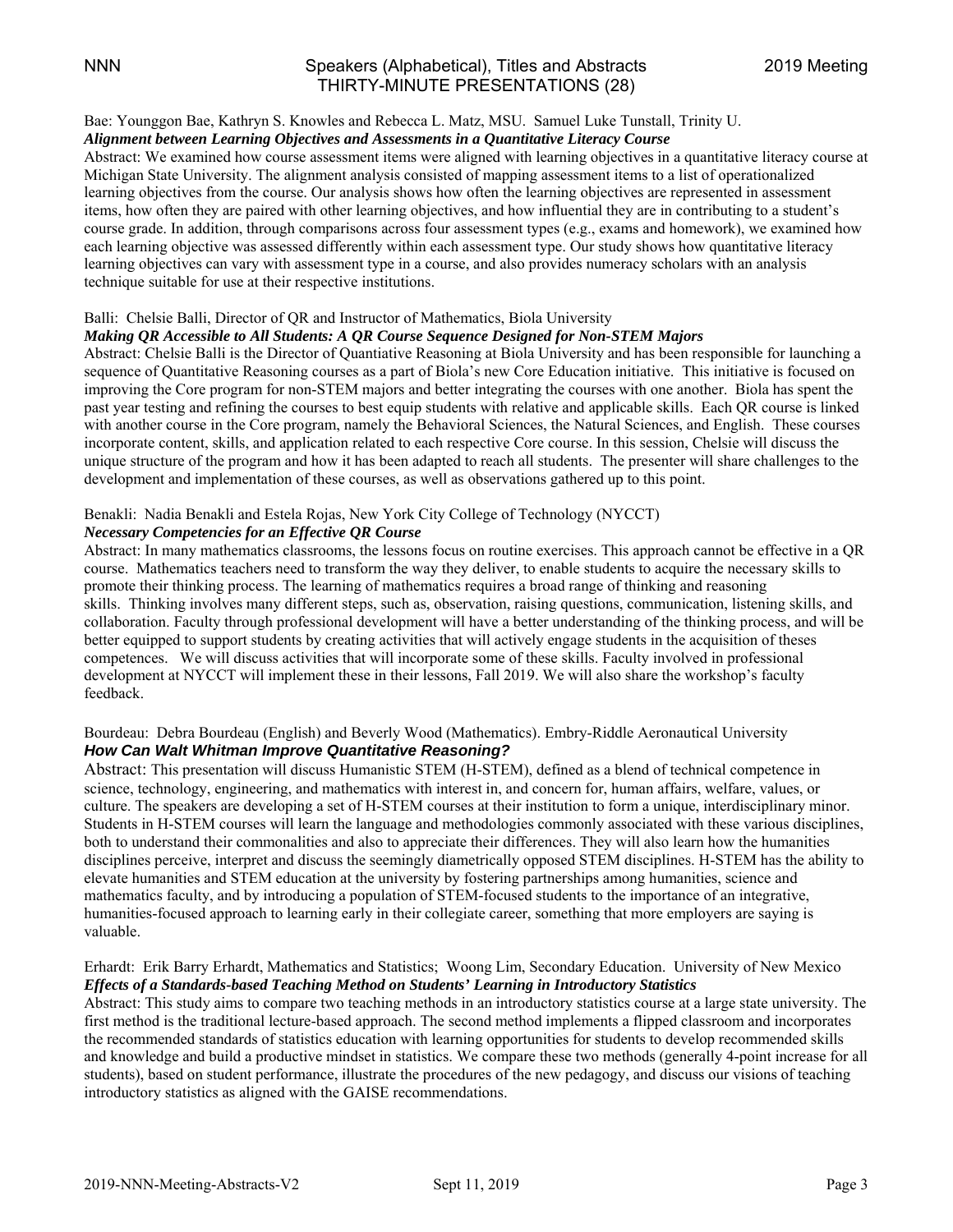#### Follette: Kate Follette, Astronomy, Amherst College

#### *Demographic Effects on QR Assessments*

Abstract: Given robust evidence refuting the idea that there are inherent differences in intellectual ability by race, gender, or disability status, why do students with certain identities score significantly differently on quantitative reasoning (QR) assessments? Our group has been exploring the relationship between students' identity, attitudes, and performance on numerical assessments, which is important in the context of equity and inclusion because quantitative skills present a significant barrier to entry to STEM fields. In previous work, we demonstrated correlations between demographics and performance on the Quantitative Reasoning for College Science (QuaRCS) assessment, however we also showed that these effects are small relative to swings in performance relative to attitudinal variables. Recently, we have been exploring how differential affect (e.g. math anxiety, numerical self-efficacy) between demographic groups mitigate score differences. For example, we find that differences in math anxiety rates explain relationships between score and gender. We will present similar models for race/ethnicity and disability status, and will discuss possible classroom interventions for general education STEM courses.

#### Gingras: Kaitlyn Gingras, Mathematics, Trinity College

#### *Introducing Projects in QLIT 101*

Abstract: Trinity College's "Foundational Techniques for Quantitative Literacy" course has traditionally been taught as a standard College Algebra course. In an effort to move it towards a more strict understanding of quantitative literacy, we have integrated more applications as well as take home projects into our course work. In order to transition from the traditional College Algebra model and into the Quantitative Literacy model, it is vital to show students the value of using the mechanics in a more meaningful way and to be able to apply them to their careers in college and beyond. Projects are loosely related to topics being covered in class including linear, quadratic, and exponential functions. This session will explore how we came to include these projects into the class, how they have evolved over the past few years, and what they have added to the course as a whole.

#### Grawe: Nathan Grawe, Editor of Numeracy. Economics, Carleton College

#### Title: Writing articles for *Numeracy*

Abstract: Authors sometimes lament, "I wish editors would just tell us what they are looking for!" This session is intended to do just that. Drawing on more than 200 published pieces in the journal and his experience guiding papers through the publication process, Numeracy executive editor Nathan Grawe will talk through the elements of successful submissions to the journal, including discussions of: powerful abstracts, clear organization, effective communication of results, insightful discussion sections, and productive citations (i.e. those which advance the conversation within the discipline by making meaningful connections to the ideas that have come before us). In addition to examining paper elements, Nathan will discuss successful paper types such as descriptions of new QL/QR programs, assessments of teaching interventions, discussions of previous Numeracy publications, notes on teaching tools, and book reviews. We will be sure to have plenty of time for Q&A at the end of the session.

#### Hildebrand: Sarah Hildebrand, Mathematics, Midland College

#### *Title: Corequisite Q/R:The Ideal Mathematics Class for Developmental Students on the Non-STEM Pathway?*

Abstract: Corequisite courses allow for students requiring remediation to attain both their developmental credit and first transfer-level credit in the same semester. Corequisite Quantitative Reasoning (QR) comes with challenges that other remedial courses do not face. Midland College offers this corequisite course to non-STEM majors as part of their pathway to graduation. Throughout the corequisite QR course, the only difference in the traditional transfer-level class and the corequisite class is the developmental and support time. Meeting every day, rather than only a few times a week, and having both transfer-level and developmental instructors in every class has shown to work best for our students.

#### Hoiland: Sarah L. Hoiland and Esther I. Wilder, Sociology, City University of New York

#### *What's Under the Tam? Addressing Stereotype Threat and Math Anxiety among Faculty.*

Abstract: This presentation will describe the Numeracy Infusion for College Educators (NICE) Program, a National Science Foundation sponsored professional development program in its second iteration at three Bronx-based City University of New York (CUNY) institutions. Course content, faculty and student results of Tennessee Tech's Critical Thinking Assessment Tests (CATs), faculty participant survey data, and the preliminary external program evaluation will frame the presentation with emphasis on addressing non-cognitive aspects of quantitative reasoning/quantitative literacy including stereotype threat and math experienced by both faculty and students. Plans to expand professional development focusing on stereotype threat and math anxiety among faculty will be presented to the group for discussion.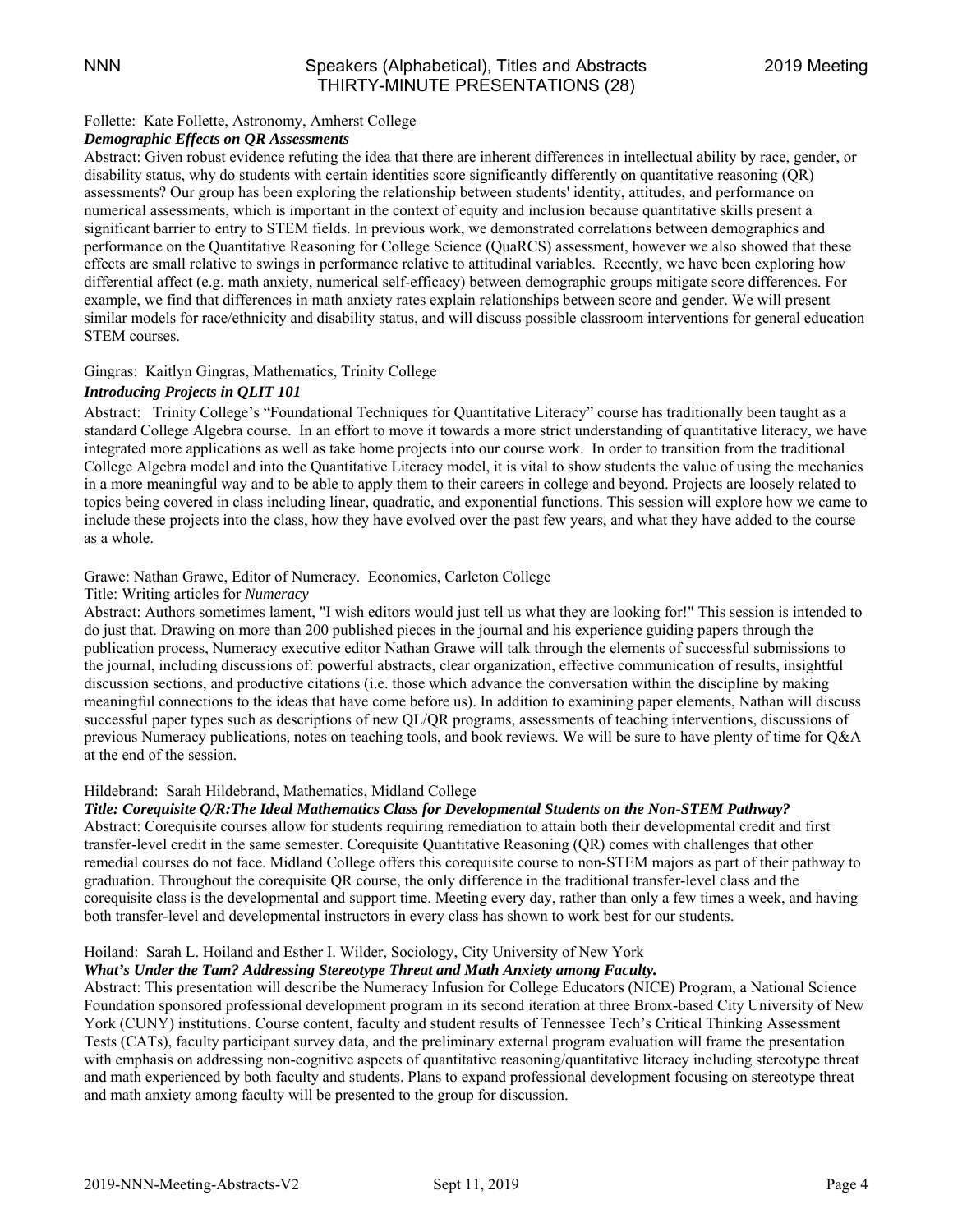#### Kiley: Erin M. Kiley, Massachusetts College of Liberal Arts

#### *Teaching Mathematical Modelling in QL/QR Courses*

Abstract: In the same way that language literacy is taught in classrooms not only through the practice of phonics and sentence diagramming, but through the practice of reading and analyzing real-life texts, so is mathematics effectively taught via modelling real-life phenomena. This idea is well recognized and mathematical modelling has been increasingly incorporated into learning outcomes at all levels. In this facilitated discussion, participants will be briefed on the Guidelines for Assessment and Instruction in Mathematical Modelling Education (GAIMME) as reported by the Consortium for Mathematics and its Applications (COMAP) and the Society for Industrial and Applied Mathematics (SIAM) in 2016. Using these guidelines as a framework, participants will discuss how modelling may already be incorporated in their QL/QR courses and will workshop several modelling projects for inclusion in their future QL/QR courses.

#### Knowles: Kathryn Appenzeller Knowles, Graduate Student at Michigan State University

#### *Problem Task Framework for Quantitative Literacy and STEM Education*

Abstract: Quantitative literacy (QL) and STEM education share key goals for preparing students for future local and global challenges and participating in our democratic society. In this session, I will discuss a task framework for QL that reflects shared goals of QL and STEM education that is used in middle grades math classrooms. The STEM problem-based teaching approach will be described in the context of a mathematics classroom and students' experience with the problem-solving process. Examples will draw on proportional reasoning problems since QL is "sophisticated reasoning with elementary mathematics more than elementary reasoning with sophisticated mathematics" (Steen, 2001, p. 9). I will discuss how the new approach may address the current challenges. This discussion will be continued to how participants can move forward in their own practice to address both STEM education and QL needs.

#### Krinsky: Sharona Krinsky, Cal State LA and Robert Bosley, LA Unified School District

#### *Numeracy as a Critical Component in Bridging the K-12 to College Transition*

Abstract: Bridging the college transition is one of the most challenging pieces of the Mathematics learning process. For the last six years, California State University Los Angeles, Los Angeles Unified School District, Baldwin Park Unified School District, the Alliance Charter School Network, and College Bridge, an educational non-profit, have participated in a partnership to align and streamline the high school to college mathematics transition. This program involves one-on-one teaching partnerships between college professors and high school teachers in dual enrollment transfer level Quantitative Reasoning (QR) courses. Successful students simultaneously fulfill high school and college math requirements in their senior year of high school and begin college having met their QR GE requirement, and STEM students are prepared to begin college in Calculus 1. This talk will present the results of this program, what has been learned about aligning Numeracy skills for optimal success in multiple college pathways, and how the professor/teacher partnership has enhanced the information flow and informed the curriculum design at both the high school and collegiate levels.

#### Love: Betty Love, Victor Winter, Michelle Friend and Michael Matthews. University of Nebraska at Omaha *A New GenEd Math Course: Combining Mathematical and Computational Thinking to Produce Visual Art*

Abstract: There is a nationwide push for the creation of math pathways that provide alternatives to the traditional algebrabased pathway. At the same time, there is increasing demand for computer science education for all and the creation of computer science (CS) pathways. A significant element of CS education efforts is computational thinking, which, while fundamental to CS, can be applied to solve problems in any domain. This problem-solving focus significantly aligns with mathematics. In this session we will discuss our experiences with a new general-education (GenEd) mathematics course that combines mathematical thinking and computational thinking as precursors to writing computer code to produce visual art (supported by NSF Grant #1712080).

#### Nuhfer: Edward Nuhfer, Retired, California State Univ. and Paul Walter, Physics, St. Edward's University *Group Means of Self-Assessed Competence and Demonstrated Competence Detect the Differential Effects of Privilege and the varied Educational Impacts across Institutions*

Abstract: In 2016 and 2017, we used a large base of reliable data from two aligned instruments and published two papers in Numeracy to challenge the common claim that "students can't self-assess." We showed that paired measures of self-assessed competence and actual competence are valid and valuable. In another Numeracy paper in 2019, we showed the application of the paired measures to understand social justice issues. In this presentation, we connect our prior work to our current research by tapping paired measures to detect signature changes in undergraduates that are unique to each institution. We show why teaching self-assessment skill develops beneficial self-efficacy and establishes a foundation for self-regulated learning. We advocate that an undergraduate experience should produce development of a person as a learner together with growth in knowledge and skills. Our work indicates how any institution might learn the degree to which that happens for its students.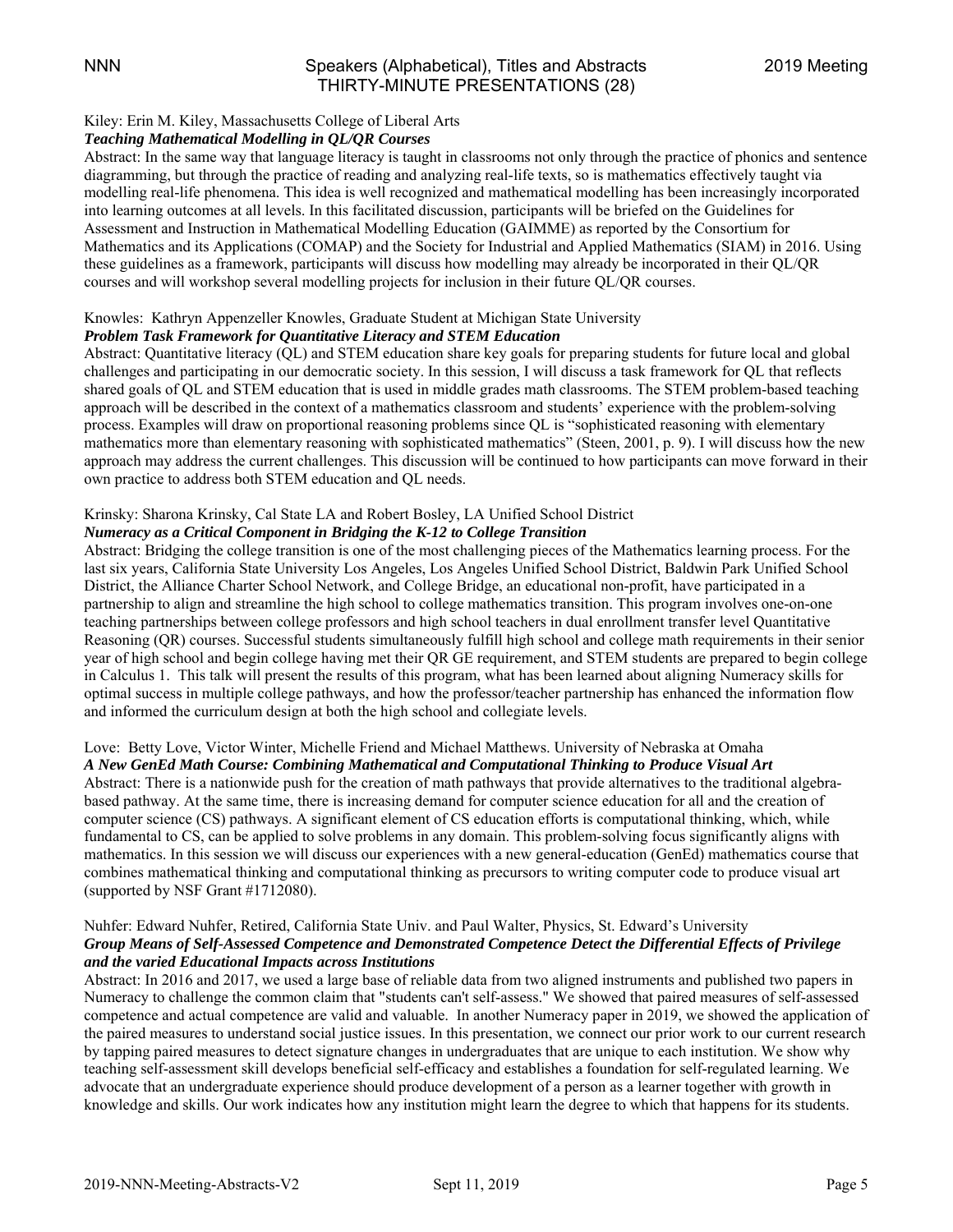#### Paixão: Marcelo Paixão, The University of Texas at Austin

*Q/R for a Fair Society: recovering Paulo Freire's approach to teach QL/QR for students of the underserved communities*  Abstract: We have been inspired by Paulo Freire´s methodology of poor communities' literacy process. We cannot mechanically transpose Freire´s proposal into a classroom at UT. However, despite the differences between a poor rural village and a U.S. prestigious university, we can envision a nexus between these distinct universes. The chronic difficulties encountered by students from historically underserved communities with QR courses can be interpreted – paraphrasing Freire – as a form of illiteracy or functional illiteracy on numbers. Also, the Brazilian educator stressed that the difficulties of the poor communities' literacy process were a consequence of the limitations of the traditional teaching methods and he encouraged alternative and critical pedagogies. Similarly, scholars have already proved that the causes of the challenges faced by historically underserved communities are not due only to the familiar backgrounds but are mainly driven by discriminatory practices and prejudices in the educational system since the first days of school.

#### Perez: Eileen B. Perez and Hansun To, Mathematics, Worcester State University

#### *Accelerating Student Gateway Course Completion at a Massachusetts State University*

Abstract: We begin with an overview of the four major based pathways and companion gateway courses. The four pathways are Liberal Arts and Social Science, STEM, Education, and Health Sciences; companion courses are Quantitative Reasoning, Introduction to Functions, Numbers and Operations, and Statistics, respectively. First, we will focus on the Liberal Arts and Social Sciences pathway and its gateway course, Survey of Mathematics. Highlights will include the evolution of the course, placement requirements, and the co-requisite version. The use of Inquiry Based Learning and Teaching and its impact will be discussed. Student outcome data over time is discussed. Next, the talk will shift focus to the Education pathway and its gateway course, Numbers and Operations. Placement into the course, course design, and the continuing evolution of the course will follow. The presentation concludes with lessons learned and future plans for each pathway and its companion gateway courses.

#### Reed: Carolynn Reed and Conrad Miller, Mathematics, Austin Community College

#### *Honors Contemporary Math: Math and Politics*

Abstract: Austin Community College offers an Honors version of Contemporary Math focusing on Math and Politics. Contemporary Math is a course designed for non-STEM majors surveying a variety of topics in mathematics such as logic, social choice theory, finance, and statistics. The theme of politics connected all these topics in a meaningful and engaging way. To provide the enrichment required of an honors course, students used Excel to explore realistic numerical examples such as the apportionment of the U.S. House of Representatives, and submitted two additional assignments: a position paper reflecting critically on the scope and feasibility of a class topic connected to the student's personal experience, and a group research project on a class topic consisting of a paper and oral presentation.

#### Reed: Carolynn Reed and Conrad Miller, Mathematics, Austin Community College

#### *Quantitative Reasoning Corequisites: Merging Content with Activity-Based Courses*

Abstract: Development education is undergoing a revolution toward corequisites, where students take the developmental support and college-level course simultaneously with just-in-time remediation. Initial dramatic increase in student success and math course completion has led colleges to jump into corequisite course development, by choice or mandate. Math faculty teams at Austin Community College carefully developed new courses, strategically scaffolding developmental support into college-level materials while simultaneously creating robust instructor supports. The Quantitative Reasoning corequisite courses address two different student preparation levels using an activity-based group learning approach. Attendees will briefly take part in an activity modified for two levels of student preparation, then see how student success support activities are woven into these courses.

#### Richardson: Connie Richardson, Manager, Higher Education Course Programs, Charles A. Dana Center *Expanding Access to Relevant Quantitative Reasoning Courses*

Abstract: The math pathways movement calls for all students to engage in mathematical experiences that will best serve their professional, personal, and civic lives. In cases where the program of study does not call for extensive algebraic work, a welldesigned quantitative reasoning or statistics gateway course should be the recommended option for the mathematics requirement. Come explore data about QR course offerings, which reveal that access varies greatly and disproportionately affects low-income and underrepresented minority students. We will explore the social justice implications of inequitable access and the trends in content of these courses. Recommendations and sample learning outcomes are provided for those looking to begin conversations about quantitative reasoning courses in their own region or state. Participants interested in this topic are encouraged to attend Joan Zoellner's presentation as an extension to this one.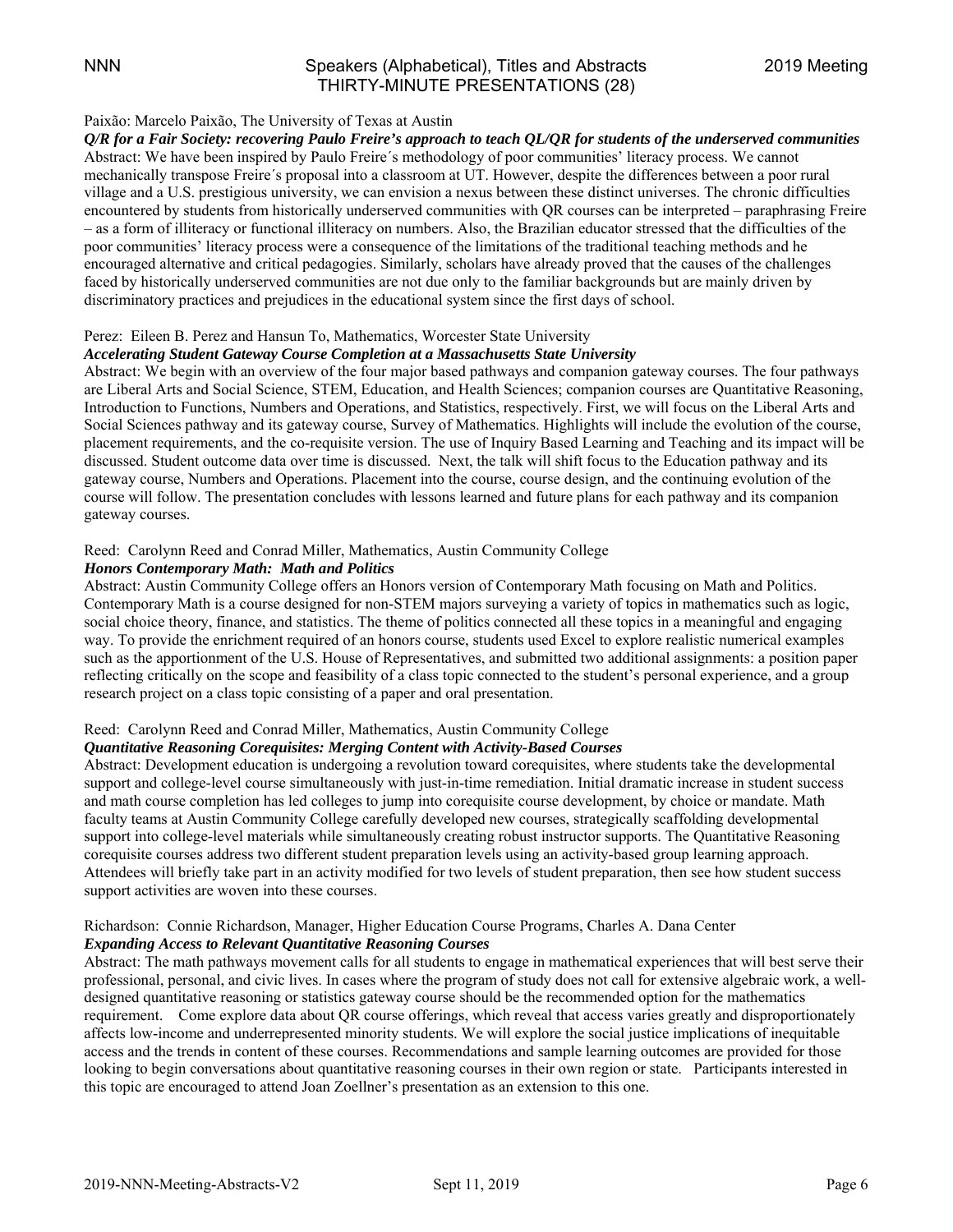#### NNN Speakers (Alphabetical), Titles and Abstracts 2019 Meeting THIRTY-MINUTE PRESENTATIONS (28)

#### Rod: Alisa Rod, Anna Carlson, Fatima Koli, Amelia Marcantonio-Fields, Haifa Rahman and Izzi Sibbers, Barnard College *Quantifying Spatial Data Numeracy: Designing a Map Assessment and Rubric*

Abstract: This paper argues that spatial data and visualization skills (i.e. GIS/mapping) rely on three distinct components: empirical/quantitative reasoning, critical thinking, and design proficiency. This research paper discusses the development and testing of an assessment tool for the purpose of evaluating students' proficiency working with and understanding spatiallyoriented data. In particular, this project focuses on the conceptualization and definition of the empirical/quantitative reasoning skills component that underlies spatial data numeracy. We report on a pilot study conducted in spring 2019 in three Barnard College seminars in which we taught spatial data/mapping workshops  $(n = 42)$ . Numeracy was captured using the Subjective Numeracy Scale (SNS). We will also report on preliminary results of an updated version of the full study to be implemented in fall 2019 in the two sections of the Introduction to GIS Methods course offered by Barnard College's Urban Studies department (estimated  $n = 50$ ), in which we will also implement pre- and post- tests incorporating the SNS and measures of objective numeracy.

#### Rossa: Bernd Rossa, Mathematics, Xavier University

#### *Teaching QL/QR to students in non-quantitative majors: A Quantitative Reasoning approach to Pre-Calculus*

Abstract: We will briefly describe recent changes at our University regarding general education requirements for graduation, which included a 3-hr course which contains QR elements. The mathematics department decided to revise a general education Pre-Calculus course to include a significant QR character, and to use Eric Gaze's course "Thinking Quantitatively". One important goal of our course is to help students understand what information is contained in the slope of a straight line. It is our view that, in order to transition students from memorization to figuring things out themselves, we must give them something they can actually think about without much technical language. We believe that QR, and the Gaze materials in particular, provide a wonderful platform for this transition. However, we ran into significant difficulties teaching the course. For example, we failed at getting our students to set up proportions correctly. We will indicate what we have done to try to create a conceptual foundation for setting up appropriate proportions. It was key to understand better how all of the different topics in the early Chapters of the Gaze materials (on Ratios) are connected through the concept of Relative Size.

#### Savina: Frank Savina, Course Program Specialist, Charles A. Dana Center, University of Texas

#### *What does numeracy for STEM students look like?*

Abstract: We often identify deep algebraic fluency as one of the core mathematical skills necessary for success in STEM fields. However, it is important to recognize that in addition to fundamental algebraic fluency, students in STEM programs that require Calculus also need to develop quantitative reasoning skills that allow them to grapple with deep and meaningful problems associated with change. What does numeracy for STEM students look like, and how do we as math faculty create curricula that develop these skills and prepare them to tackle deep and meaningful problems in Calculus? This session will tackle these questions, and provide ample opportunity for participants to discuss processes for curricular development that promote quantitative literacy in STEM students. [This session is intended to follow Joan Zoellner's presentation]

#### White: Jordan D. White, Mathematics, Univ Maryland (UMBC)

#### *Logic and Literacy: Connecting Q/L with Traditional Literacy, and Changing the Conversation about Mathematics*

Abstract: Mathematics is a language. It is about communication and representation. It is about systems, networks, understanding, and ideas. We discuss the universe using mathematics. Quantitative Literacy is crucial. It permeates everything as a result. Traditional Literacy is also important. Knowing how to read, how to write, and how to communicate impacts our everyday lives. Not having quantitative literacy, or not having it in a strong capacity, impacts how people interact with mathematics and the world. Changing the conversation surrounding mathematics is the key to fixing that problem. Connecting it to what we know is key. The link between literacy and logic is key. They are two sides of the same coin and it is time we explore that.

#### Zoellner: Joan Zoellner, Course Program Specialist, Charles A. Dana Center

#### *Collaborating with Math Departments to determine most appropriate math course for your program*

Abstract: A core principle of Guided Pathways (and math pathways) is that all students should take a math class that is aligned to their program of study. However, the guidance for identifying this class is often not very explicit: the program faculty should work with the math department to identify the most appropriate course. In this session, participants explore the work that partner disciplines can do prior to meeting with math department representatives to ensure that their discussions will be productive and lead to choosing the math course most appropriate and useful or each program. It will also explore artifacts that the partner discipline faculty can provide to help the math department understand the numeracy needs of students in the program. [Intended to follow Connie Richardson's presentation]